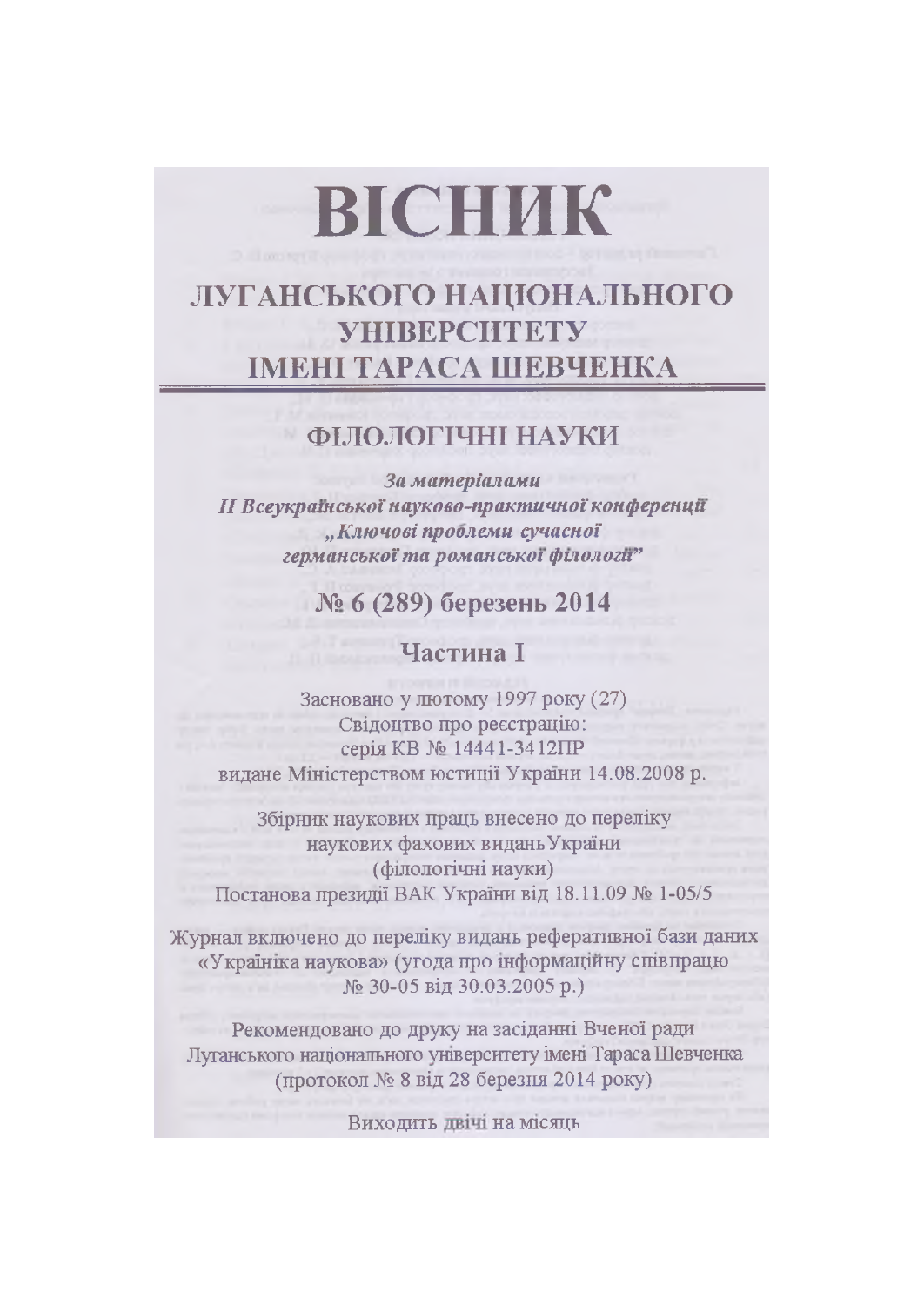#### МІЖКУЛЬТУРНА КОМУНІКАЦІЇ В СУЧАСНОМУ СВІТІ. ПРАГМАТИЧНІ АСПЕКТИ КОМУНІКАТИВНИХ ДОСЛІЛЖЕНЬ

| 18. | Bassay S. M. Ethnic jokes and their perception in German-                                                          |     |
|-----|--------------------------------------------------------------------------------------------------------------------|-----|
|     | speaking society                                                                                                   | 145 |
| 19. | Велишаева С. Э. Тембральные характеристики английской<br>сценнческой речи как средство эмоционально-экспрессивного |     |
|     | воздействня на зрителей (на материале пьес "Stagefright" Линн                                                      |     |
|     | Хоуес, "The youth of old age" Стюарта Прайса, "Leaves in                                                           | 155 |
| 20. | Gulivets N. O. Pragmatics of business communication                                                                | 162 |
| 21. | Заболотська О. О. Роль авторської інтенції у формуванні                                                            |     |
|     | текстових художніх концептів<br>Чічікало Я. М.                                                                     | 170 |
| 22. | <b><i>LILHERRO</i></b> O. A.,<br>Толстих Ю. Є.,<br>Інтердискурснвна лекснка сучасної мови змі: прагматнчний        |     |
|     | аспект (на матеріалі української й англійської мов)                                                                | 179 |
| 23. | Kishko S. N. Linguapragmatic aspect of understatement in                                                           |     |
|     | English fiction discourse                                                                                          | 188 |
| 24. | Lepyoshkina N. I. Slam as the kind of modern American urban<br>culture                                             |     |
| 25. | Михайленко I. П. Українська літературна діаспора у світлі                                                          | 196 |
|     | проблем міжкультурної комунікації                                                                                  | 204 |
| 26. | Riazantseva D.V. Functioning of etiquette formulas with                                                            |     |
|     | adjectives as their components: display of axiological meanings                                                    | 211 |
| 27. | Романюк С. К. Типи американської комерційної журнальної<br>реклами за способом мовлениевого впливу на адресата     | 220 |
| 28. | Sokolova I.V. Context of communication as a component of                                                           |     |
|     | communication process                                                                                              | 229 |
| 29. | Speranskaya-Skarga M.A. Approaches to defining culture                                                             |     |
| 30. | shock in cross-cultural psychology context.<br>Vovchanska S. I. Historical review of the state of linguistic       | 235 |
|     | researches of German language of economy.                                                                          | 245 |
|     | Відомості про авторів.                                                                                             | 253 |
|     |                                                                                                                    |     |
|     |                                                                                                                    |     |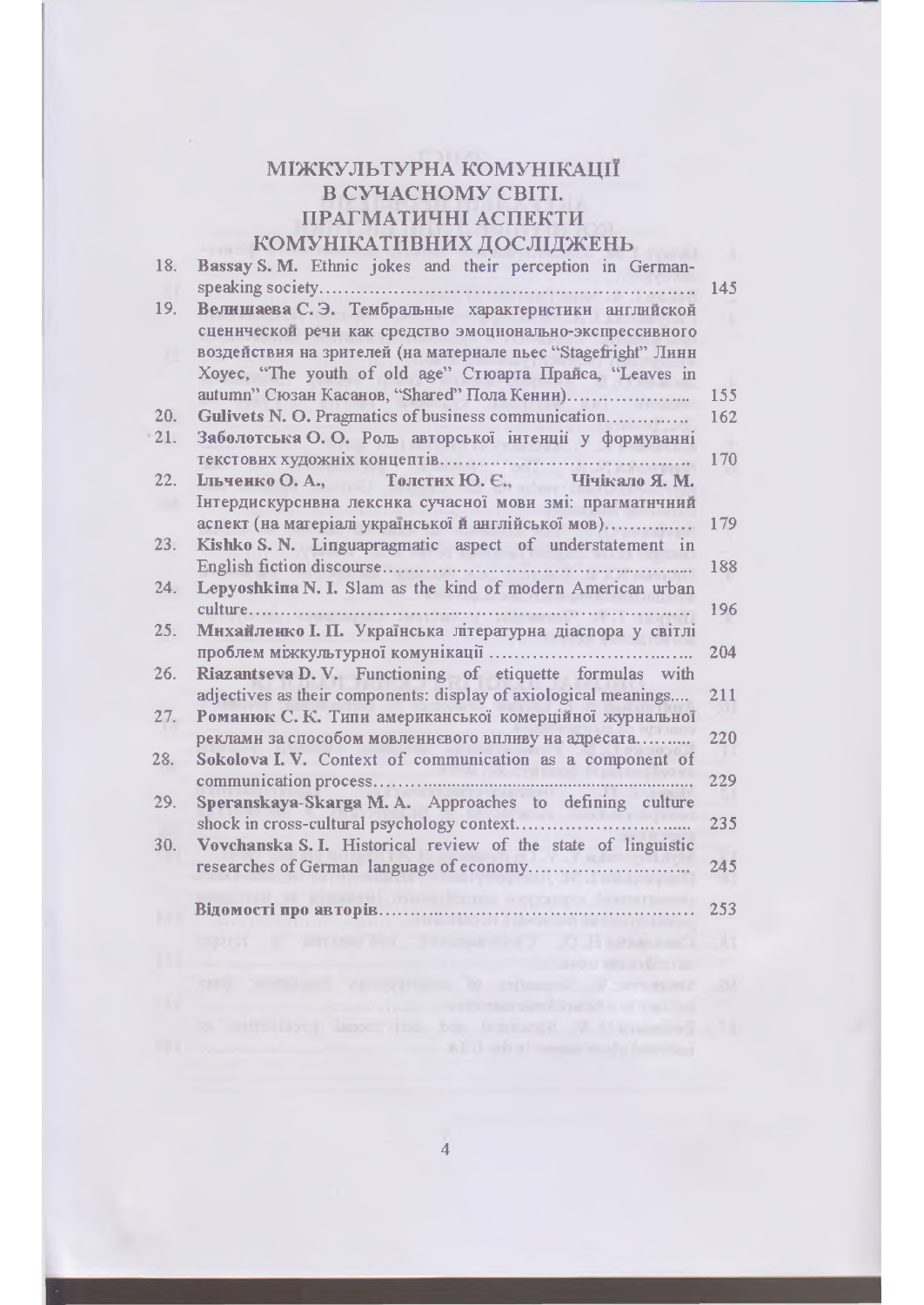#### Bicник ЛНУ імені Тараса Шевченка № 6 (289). Ч. І. 2014

the consumer's logic and rationally justifies the reason why he must buy this product and describes its operational characteristics. Advertising text of manipulative type submits information which has emotional evaluation of the content. The impact on consumers is realized through emotional argumentation. Advertising text of suggestive type exerts an impact through the emotional sphere of the addressee on his subconscious by the method of suggestion, provoking the recipient trance induction (unconscious stance), in which specific commands for encouraging the recipient to do necessary for addresser actions are suggested. Reminding advertising is intended to keep or restore information on the product in the consumers' memory.

*Key words:* the informative, argumentative, manipulative, suggestive and reminding advertising texts.

Стаття надійшла до редакції 02.02.2014 p. Приннято до друку 28.03.2014 p. Рецензент - д. філол. н., проф. Морозова О. I.

# Y.ZIK 811.111'42 WARD CONDIGER DUE TO BE AN ALL AND THE LIBRARY

# **I. V. Sokolova**

#### **CONTEXT OF COMMUNICATION AS A COMPONENT OF COMMUNICATION PROCESS**

Modem society makes new requirements to the study of human communication, resulting in the shift of research accents from interpersonal communication to mass and cross-cultural communications, from functional features of objects under research to their system and operational characteristics, making deeper investigations into the role and place of a single person in the process of communication. Communication process and its components are objects of deep research for different sciences, including psychology, marketing, theory of public speaking and linguistics.

Researches of different aspects of the process of communication are of great importance and make the topicality of our analysis. This article provides some results of investigation into the process of communication. The aim of our research is to analyze advertising discourse functioning in the context of the Internet. This aim involves the following tasks of research: analysis of definitions of verbal communication, context of communication, and the category of intertextuality; study of functioning of Internet advertising discourse in the specific context of Internet; making deductions as to the importance of context of communication for fulfilling the purposes of communication process.

Verbal (language) communication is a complex informational sign system, in bounds of which individual, national and international language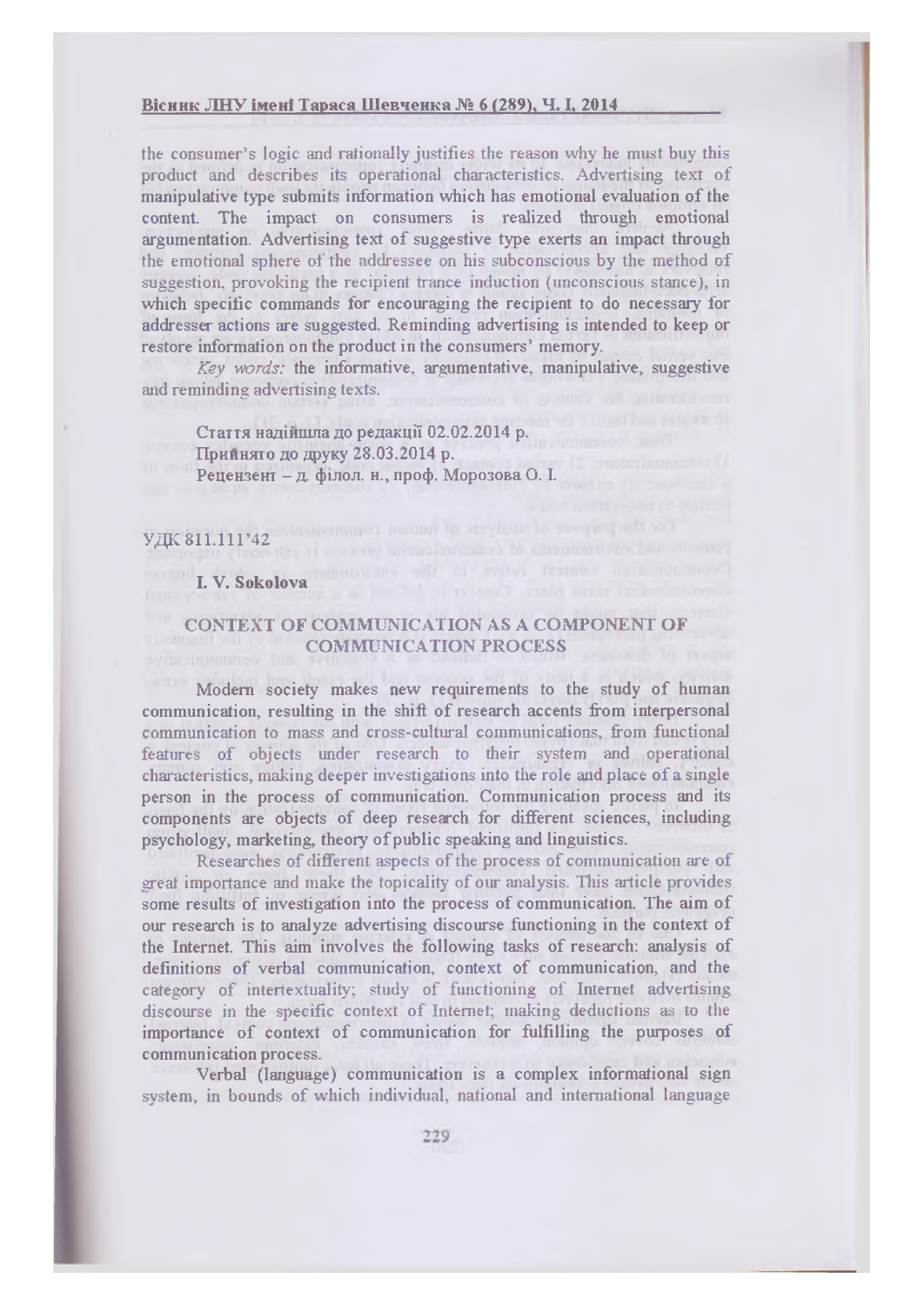components interrelate. In its wider meaning communication is defined as the exchange of meanings or information between people through common system of symbols (signs) or codes.

Modem linguistics define verbal communication as production, exchange and interpretation of messages by communicants (senders and receivers of messages) by means of a language as a particular code, together with extra-linguistic codes aiming at making changes in the receivers' behavior or mentality. Communication process, in its turn, refers to the form of objectification of verbal communication, in which communicators are involved into verbal contact by means of linguistic and extra-linguistic codes, producing and interpreting a discourse according to communication purposes, taking into consideration the context of communication, using certain communicational strategies and tactics for meeting communication goals. [1, p. 31].

Thus, communication process as a socio-linguistic complex covers: 1) communicators; 2) verbal contact; 3) verbal code, organized in the form of a message; 4) context of communication; 5) communicative strategies and tactics; 6) non-verbal codes.

For the purpose of analysis of human communication the question of contexts and environments of communication process is extremely important. Communication context refers to the environment in which human communication takes place. Context is defined as a number of extra-textual elements that might be accounted for in an analysis of advertising and advertising perception [2, p. 6], Context is a separate element of the linguistic aspect of discourse, which is defined as a cognitive and communicative activity, which is a unity of the process and the result and includes extralinguistic and purely linguistic aspects [3, p. 70],

Every message (oral or written) begins with the context. Context is a very broad field that covers different aspects. One of the aspects of context is country, culture or organization. Every organization, culture and country communicates information in their own way.

In public speaking the following types of communication on the basis of different contexts are identified: intrapersonal, interpersonal, small-group communication, organizational communication, intercultural, mass-mediated and computer-mediated communication. All these types of public communication have their peculiar features and means of fulfilling their pragmatic purpose.

One of the aspects of context is external stimulus. The sources of external stimulus include such extra-linguistic environments as meeting, letter, memo, telephone call, fax, note, email, a casual conversation. These external stimuli motivate receivers to respond in oral or written form.

Internal stimulus is another aspect of communication context. Internal stimulus covers opinion, attitude, likes, dislikes, emotions, experience, education and confidence of a receiver. These all have multifaceted influence on the way people communicate their ideas.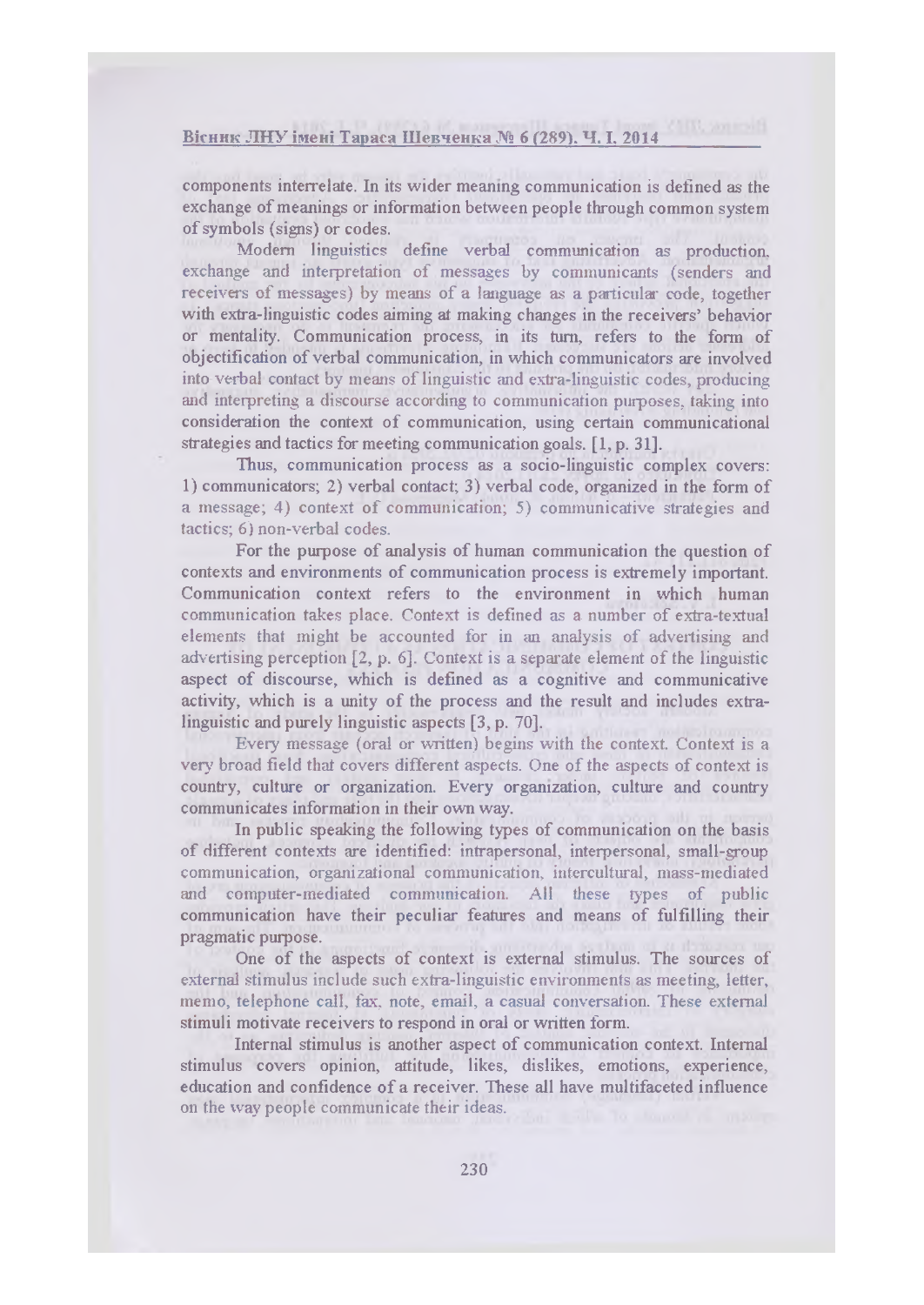#### Вісник ЛНУ імені Тараса Шевченка № 6 (289), Ч. I, 2014

A sender can communicate his ideas effectively by considering all aspects of context mentioned above. From the other hand, receivers are able to interpret messages more effectively when they are aware of the context of communication.

In modern linguistics communication context is also defined as pragmatic context, referring to theoretical and cognitive model of different situations (physical and biological, psychological, social, personal, etc.), which influences fulfillment of illocutive power of an utterance. [4, p. 19].

Pragmatic context covers special conditions in which communicational situation occurs and which can influence the process of fulfillment of the speech act positively as well as negatively. In the process of the research we have come to conclusion that pragmatic context components include: 1) conditions of factual discourse functioning; 2) quantitative and qualitative characteristics of existing obstacles; 3) intellectual level of a recipient; 4) psychological conditions of a recipient.

Researches of the process of communication also involve investigations into the functioning of discourse, which is defined as a type of communicative activity, which is the unity of the process and the result, and covers nonverbal and verbal processes. Main characteristics of the discourse are the purpose of the speech act, participants of the act, information and common conversational principles. One of the most important factors of discourse functioning is the context of textual realization.

In its turn, discourse analysis is defined as research of the language, which functions naturally, in the context it is used. Discourse analysis in not purely quantitative or qualitative scientific method, but a means of asking questions in bounds of a certain quantitative or qualitative method.

Discourse analysts are mainly interested in the language choice, which is made by a speaker to fulfill its concrete social purpose. Discourse analysis can be used as a structural instrument for the analysis of text organization, as well as ethnographical tool for expanding comprehension of a certain culture.

Our research aims at investigating Internet discourse, one of the main constituent characteristics of which is functioning in specific environment computer-mediated context. Computer-mediated communication is communication through computer technology especially through the use of the Internet. One of the major differences between mass communication and computer communication is the latter's ability to transcend geographic limitations. Computer-mediated communication provides great opportunities for creating complex influence on recipients by various possible means and through combination of different channels. It is one of the contexts, in which communication can occur immediately, as well as could be interrupted for unlimited period of time and continued later. This feature gives to computermediated communication unrestricted power of influence and imposes certain rules on the choice of linguistic and extra-linguistic means of influence.

One of the means of making an impact on consciousness and emotions of recipients is Internet advertising. Internet advertising, having appeared not